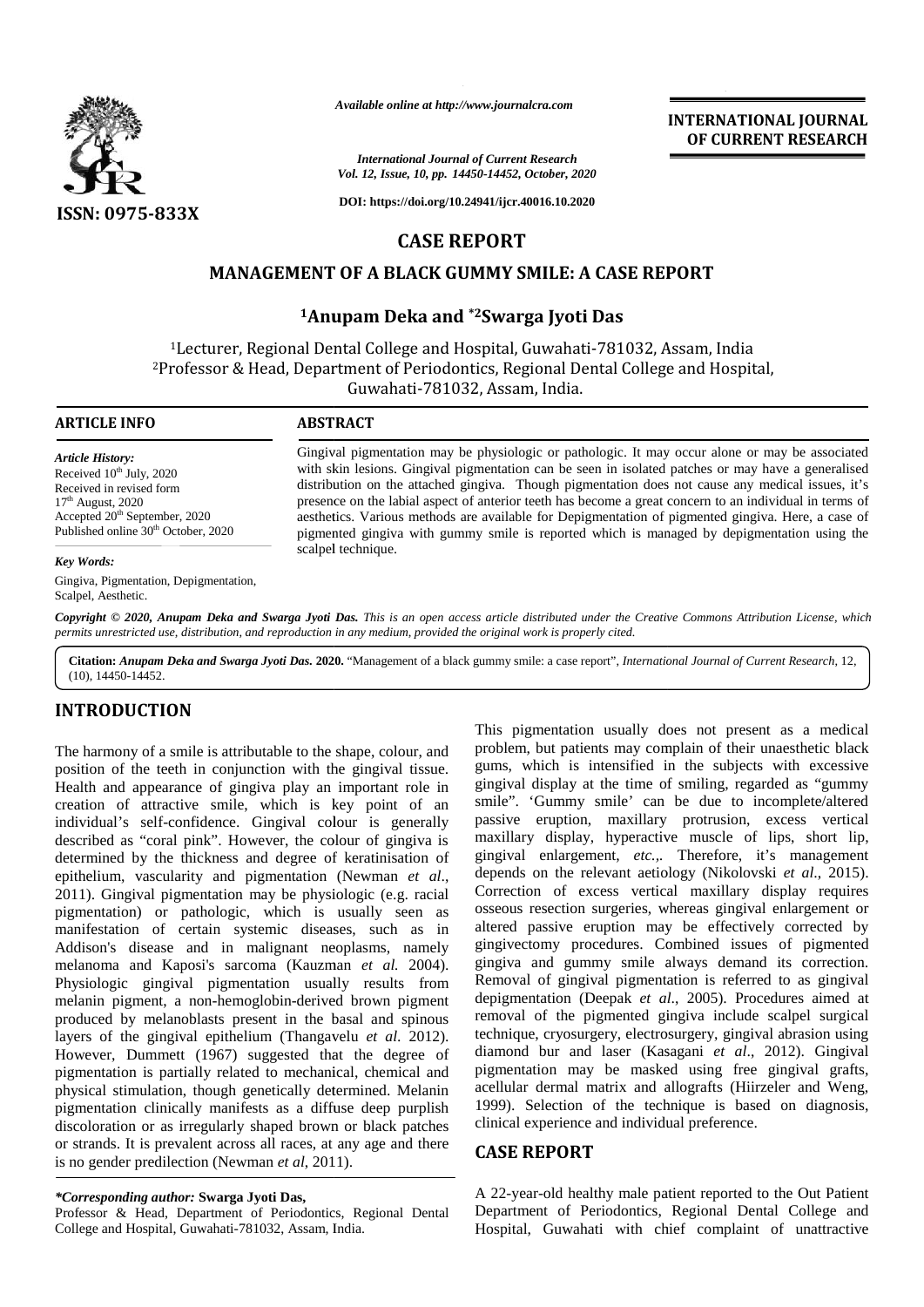appearance of black gums on smiling (Figure 1). Past dental c and medical histories were insignificant. On examination, gingival pockets (approximately 2 - 3 mm) were detected in the region between right second premolars to left second premolars in both the arches (maxillary and mandibular) along with diffused pigmentation of the gingiva which results in an unaesthetic smile. Oral hygiene was fair. There was no history of trauma or injury to that area. Extraorally, there was no swelling and the overlying skin was normal in color with no elevation of temperature. However, the upper lip was observed to be incompetent and lip approximation was difficult. Lymph nodes were non palpable. Family history was noncontributory. gingival pockets (approximately 2 - 3 mm) were detected in<br>the region between right second premolars to left second<br>premolars in both the arches (maxillary and mandibular) along<br>with diffused pigmentation of the gingiva wh



**Figure 1. Preoperative Facial View: Note the band-like black colored pigmented gingiva extending from Right Second Premolar to Left Second Premolar in both the Maxillary and Mandibular Arches**



**Figure 2. Facial View of Gingiva immediately after removal of the excised gingiva and slicing of the pigmented gingiva**



**Figure 3. Postoperative Facial View (six months follow-up): Note the Gingiva with no sign of pigmentation in both the Maxillary** the Gingiva with no sign of pigmentation in both the **M**<br>and Mandibular arches compared to that of Figure 1.

The patient had no relevant systemic history. Complete haemogram of the patient was found to be within normal limits. The treatment protocol for this case included complete oral prophylaxis followed by surgical crown lengthening and depigmentation of gingiva in involved area. The treatment The patient had no relevant systemic history. Complete haemogram of the patient was found to be within normal limits. The treatment protocol for this case included complete oral prophylaxis followed by surgical crown lengt

options were explained to the patient and written consent was obtained.

# **PROCEDURE**

The surgical area was anesthetized using 2 % lignocaine hydrochloride and pockets were marked in the involved area using Krane Kaplan pocket marker, which gives bleeding points on the labial surfaces. An external bevel incision was made apical to the bleeding points at an angle of 45° following the course of the bleeding points, using a #15 no Bard Parker blade. The excised gingiva was removed. Then a slice of the pigmented gingiva, consisting of entire gingival epithelium and a thin layer of the underlying connective tissue was excised (Figure 2). Local haemostatic agent was used to control bleeding during the procedure. The exposed surface was irrigated with normal saline. After thorough removal of the pigmented layer and attaining haemostasis, the surgical wound was covered with Coe pack (periodontal dressing) for a week. The tissue was sent for histopathologic examination. ons were explained to the patient and written consent was<br>
ined.<br>
OCEDURE<br>
surgical area was anesthetized using 2 % lignocaine<br>
rochloride and pockets were marked in the involved area<br>
reconchoride and pockets marker, whic determines of this pair the main the specific of the specific of the pair and the specific of the specific of the specific of the specific of the specific of the specific of the specific of the specific of the specific of

Antibiotics and analgesics were prescribed. The patient was recalled after 7 days. Periodontal dressing was removed after a week. The surgical area revealed satisfactory healing with newly formed epithelium devoid of pigmentation. On histological evaluation, the excised gingival tissue revealed numerous dark stained melanocytes in the basal layer of gingival epithelium. The healing was found to be uneventful without any postsurgical complications. The gingiva appeared firm in consistency and pink in color with no occurrence of pigmentation even up to one year of surgical observation (Figure 3). Similar procedure was carried out on the mandibular segment after two weeks of time. 7 days. Periodontal dressing was removed<br>surgical area revealed satisfactory healing<br>ed epithelium devoid of pigmentation<br>evaluation, the excised gingival tissue re<br>ark stained melanocytes in the basal la<br>helium. The heali

## **DISCUSSION**

Melanin pigmentation is frequently seen by melanin deposition through the active melanocytes located mainly in the basal layer of the oral epithelium (Newman *et al*., 2011). Dark pigmented gingiva, despite being healthy may be a cause of social embarrassment. In such situations, even the slightest display of gingival tissue may look unattractive and demands depigmentation. The treatment modalities for depigmentation are scalpel, electrosurgery, cryosurgery and lasers, *etc*., (Kasagani *et al*., 2012). However, selection of the method depends on the clinical experience, patient's affordability and individual preferences. In this case, depigmentation was carried out by scalpel, as it is observed to be economical, less time consuming, and do not need any special or costly armamentarium. through the active melanocytes located mainly in the basal<br>layer of the oral epithelium (Newman *et al.*, 2011). Dark<br>pigmented gingiva, despite being healthy may be a cause of<br>social embarrassment. In such situations, eve

However, sometimes scalpel surgery causes unpleasant bleeding during and after the surgical procedure. To to overcome this problem, it is always advisable to use periodontal dressing for a week to cover the exposed lamina propria with the intention of providing comfort to the patient while eating. The healing was seen uneventful with minimum postoperative discomfort to the patient. The initial result of the depigmentation is highly encouraging; repigmentation (reappearance of pigmentation) is a common problem (Newman *et al*., 2011). Though the exact mechanism of repigmentation is not known, it may occur due to migration of the active melanocytes to the treated area from the adjacent pigmented tissues (Doshi *et al.,* 2012). Thus, long term follow up of these cases is necessary. The present case is still under